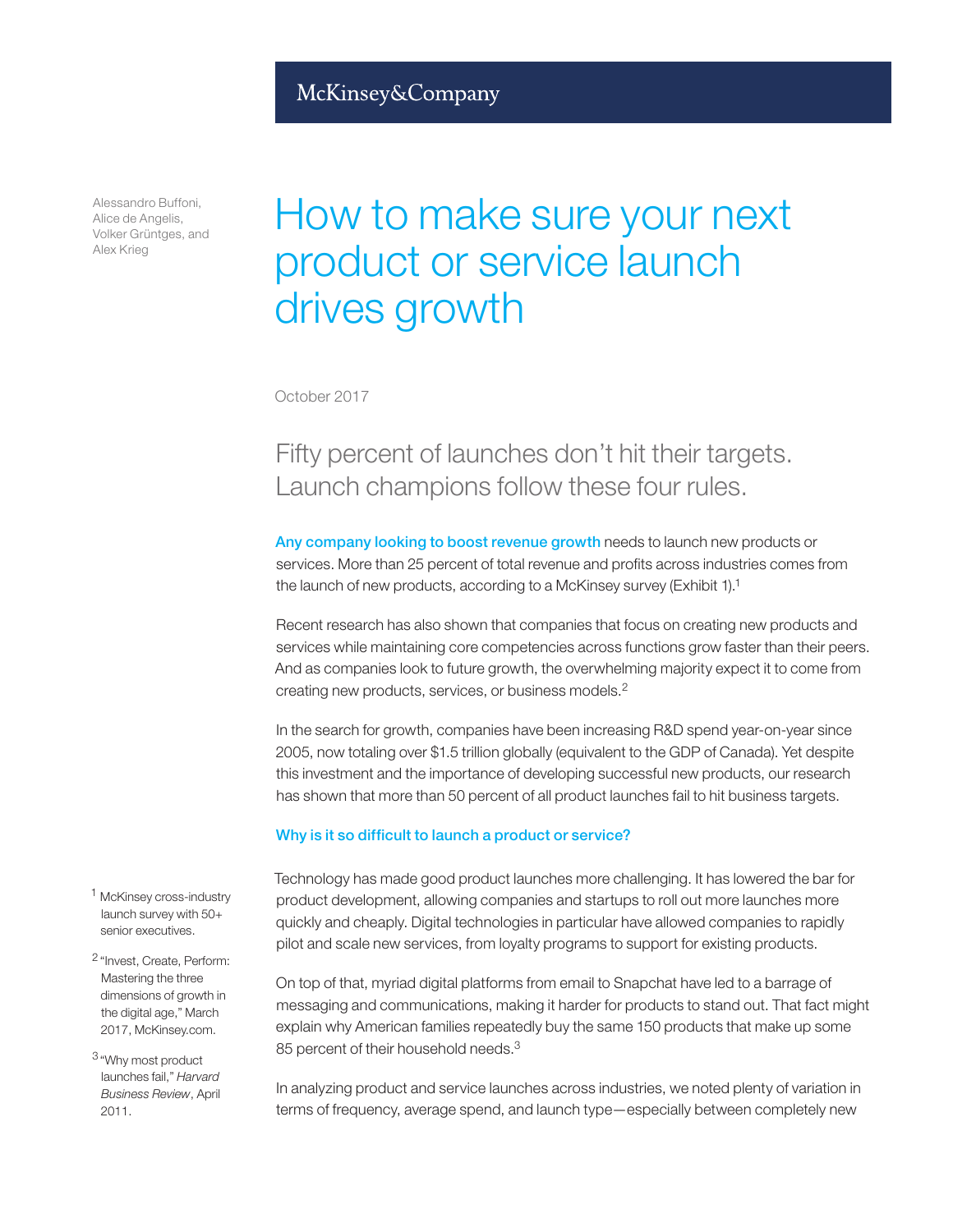#### Exhibit 1

More than 25% of total revenue and profits come from the launch of new products



Source: American Productivity & Quality Center (APQC) and Product Development Institute (PDI) study, 2011

products, which dominate in pharma, as opposed to just upgrades or line extensions, as is often the case in consumer companies. Despite the variation, average failure rates are high across the board—over 40 percent—with consumer and retail performing worst and pharma performing best.

Interestingly, this failure rate holds across different launch types. While one might expect the launch of completely new products to be less successful because of the complexities of changing consumer perceptions and habits, their failure rate is comparable to the launch of incremental changes in familiar products. Clearly, the complexity of the product doesn't have much of an effect on the launch.

Neither does money, as it turns out. Our research showed no correlation between the amount invested in a launch and the rate of success. Nor is there a correlation with the average frequency of launches. Just because you do it more doesn't mean that you get any better at doing it, according to the data.

#### Launch champions: What they do right

What turns out to really matter is having in place a specific set of core capabilities, the most important of which are team collaboration, incorporation of market insights, rigorous planning of upcoming launches, and growing talent (Exhibit 2).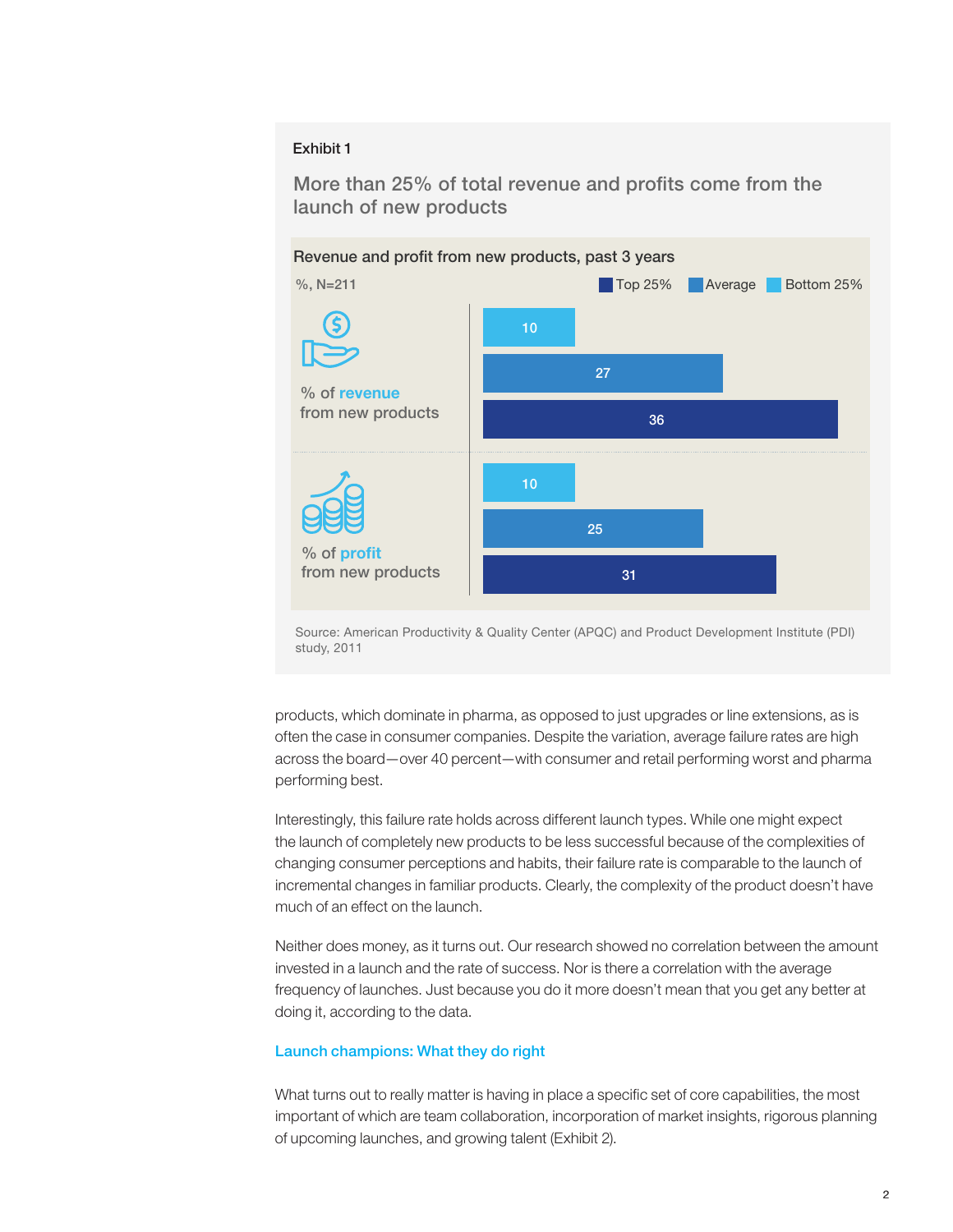## Exhibit 2

## Specific launch capabilities correlate with success



#### Market performance, % Top 2 box

Source: McKinsey cross-industry launch survey, 2015

Whichever the sector, however, most businesses do not have a clear sense of which launch capabilities really matter, nor do they have a systematic program for investing in them. More worrisome, many companies rate themselves as poor performers across the most crucial launch capabilities, with only a few rating themselves above average, e.g. 55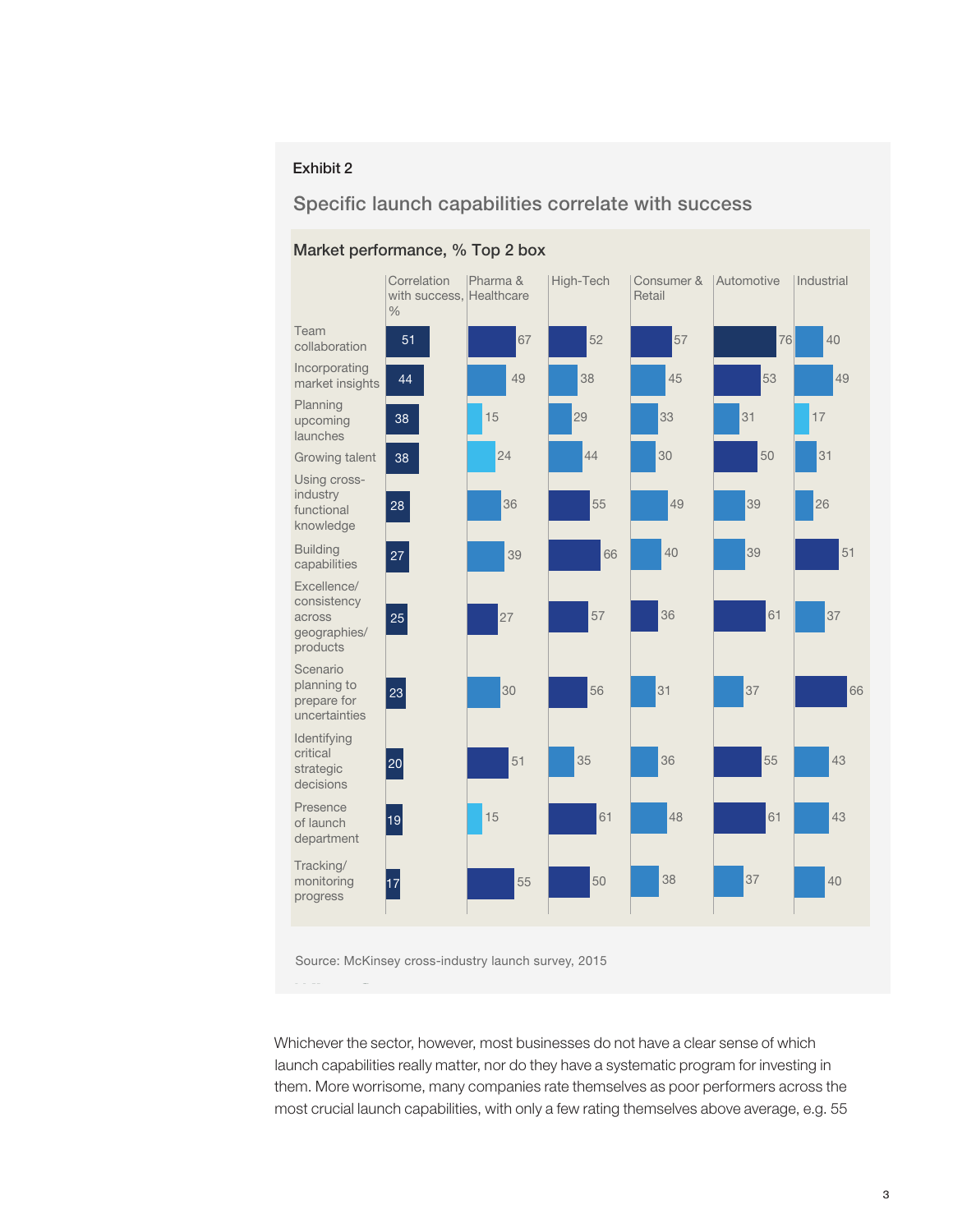percent of pharma executives rating their "tracking/monitoring progress" as good while industrial executives give "Scenario planning to prepare for uncertainties" their top rating.

Here is what the best companies do to win when it comes to product and service launches:

#### Build an organization for collaboration

In our survey, the single most important driving force behind successful commercial launches (averaged across sectors) was team collaboration, especially the ability to unite around one direction and to execute as a team. That level of collaboration is hard to achieve in most businesses, since different functions with different reporting structures and incentives are responsible for different elements of the product launch.

To counter this issue, the best performers establish a cross-functional launch department to orchestrate and integrate activities across functions and geographies. This department operates like a center of excellence overseeing the full portfolio of launches and is the mechanism for bringing the right people together—marketers, social-media experts, developers, customer-service people, designers, etc.

For example, a German packaging company pulls together a launch team that combines technical, commercial, and regional stakeholders under a strong launch manager at the beginning of the product-development process. This greatly accelerates the process because the people who can make decisions are working together. This sort of collaboration and cross-pollination of ideas and expertise also often leads to better launch ideas.

The launch department allocates budgets, usually with the direct approval of the CMO or sometimes even the CEO, and assigns managers to each launch who have end-to-end responsibility and are empowered to make decisions.

This group is also the keeper of all lessons learned about best practices in launching products and provides guidance, for example, on how to do a large launch as opposed to a smaller one. They develop comprehensive playbooks to standardize the best approaches, which then guide product-launch teams.

#### Excellence in strategy and planning

Product launches are often complicated and expensive, with costs spiraling out of control. A sound strategy and clear plan are indispensable. A strategy should articulate exactly what the business wants to achieve with the product or service, including which customers to target, what key message to communicate, and which three to five critical decisions will best drive those outcomes.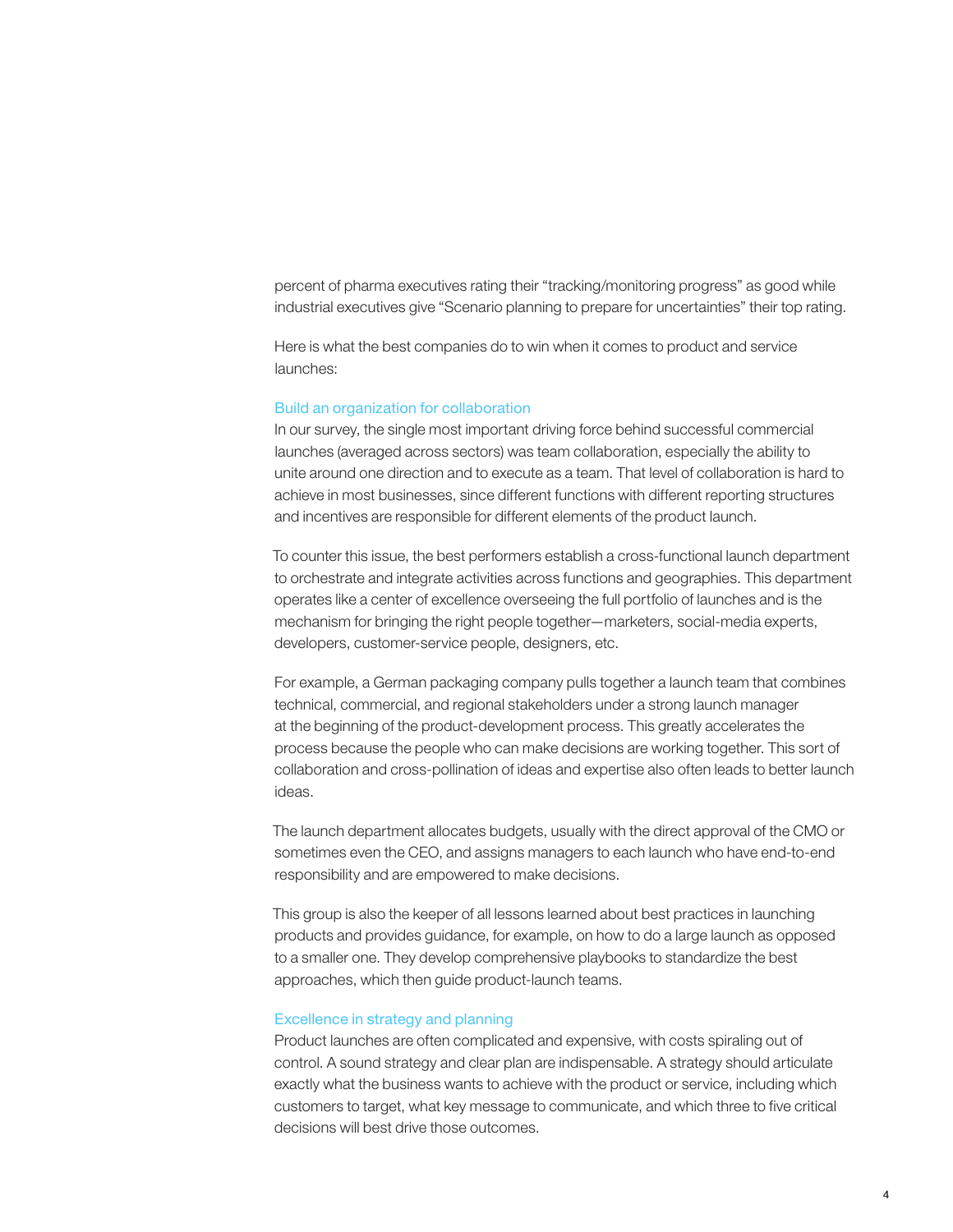These strategic decisions have to be made early enough in the development process for the launch team to think through what they mean for the launch itself. When Fiat launched its Fiat 500, for example, it wanted to shift perceptions away from Fiat cars as merely "functional" and increase awareness of the car's style. The product-launch team decided to ask customers for their opinions about how to design the interior. The idea wasn't so much to get input on design—there was limited flexibility in what could be done—but to get people talking about style and associating it with Fiat. To do this, the launch team needed to be involved early on in the car's development process.

A firm strategy is the basis for a detailed launch plan, which identifies critical paths, resources, and decisions needed for success. In developing the launch plan, the best companies have a laser focus on launch ROI (gross margin/launch investment) to determine if launch activities actually deliver value. Launch ROI shifts the emphasis to metrics that track outcomes, such as preorders, instead of inputs, such as number of launch events or number of walk-ins.

A good launch plan also provides transparency between headquarters and the responsible teams at the country level, who are responsible for both building on and implementing it. High levels of transparency and clarity are particularly important for large global launches, which often have 600 or 700 items associated with a launch, such as collateral, messaging, brochures, coupons, and web campaigns. A good plan should identify what activities need to happen when, and who has responsibility for each one.

The plan should also identify potential risk scenarios—what happens, for example, if a competitor launches a campaign for a competing product just before launch?—and develop risk-mitigation actions that enable rapid course correction.

The German packaging company cited above brings together strategy and planning by instituting a stringent launch tracking process, which measures commercial and technical progress. Commercial progress is tracked across big-idea generation, targetcustomer definition, use-case development, and go-to-market strategy. This process allows leadership to intervene quickly when issues or opportunities surface.

#### Invest in insights to tailor programs

A differentiated launch strategy relies on a solid understanding of the market, consumer, and competitive situation. Without that, companies often revert to just pushing out generic slogans and media messages that do little to convert customers. Basic demographic and online analysis is a good start, but the best companies go beyond that to uncover insights into behaviors of (meaningfully) narrow segments of target customers.

One large auto manufacturer, for example, was preparing to launch a new car in China and wanted to reach young families. The original launch plan allocated the vast majority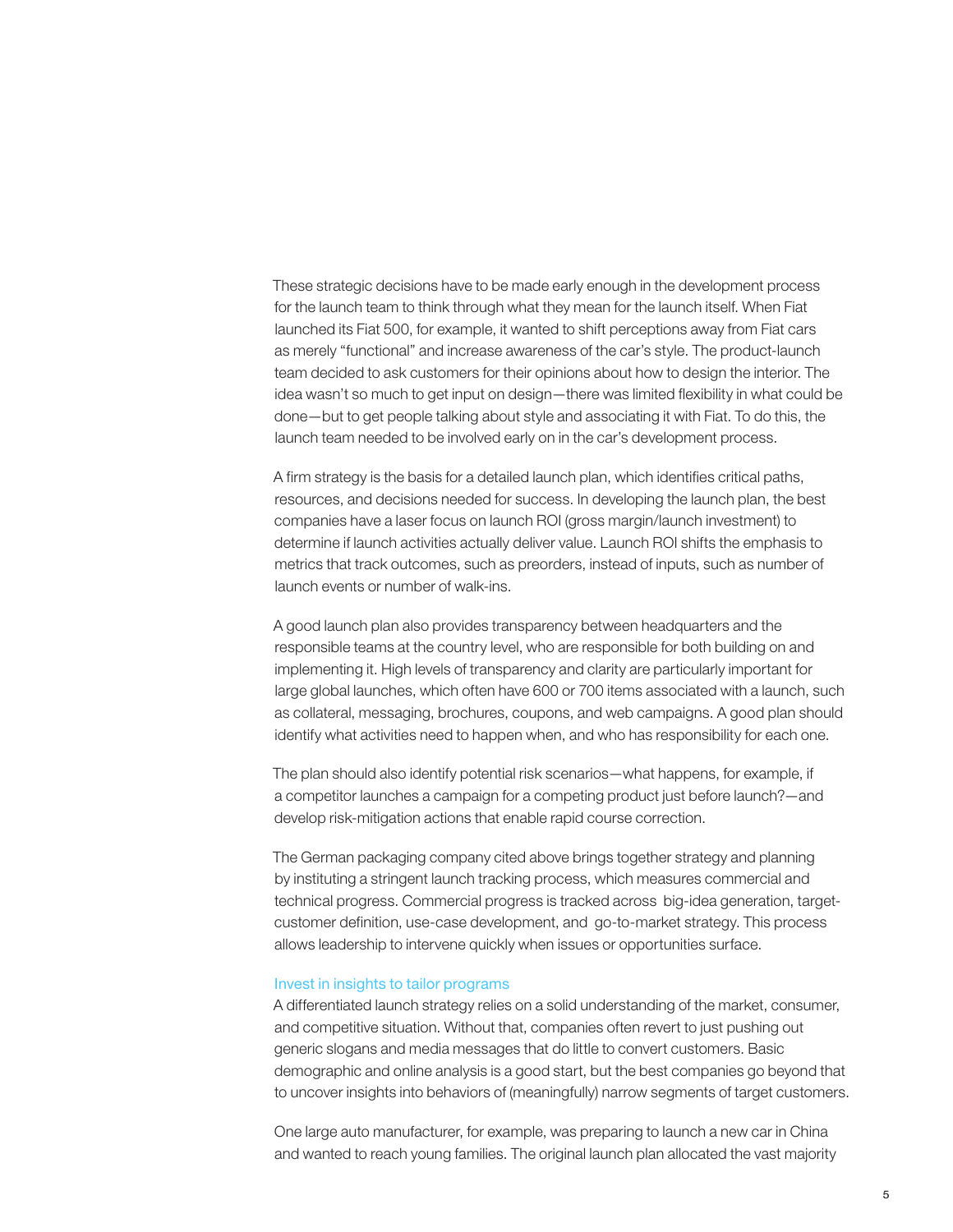of advertising spend to TV and newspapers, with little focused on the web. However, analysis revealed that young families were going to a set of websites more often than watching TV. The company then scaled back their TV and newspaper advertising and poured more spend into family-oriented websites. They also focused on tailoring in-person events to young families where their foot traffic was high. That meant, for example, putting child seats in cars they put on display in malls and developing programs to entertain kids while parents checked out the car.

#### Build up launch talent

Often hundreds of people are involved in delivering the commercial launch of a product. One mistake in the process can jeopardize the entire launch. Successful companies understand that to deliver on the strategy, they need to invest in training and developing their people. This starts with not just attracting good talent, but also making launchteam roles important and valued, not a career dead end. The best companies develop specific career paths for their launch leaders, with clear milestones for promotion and significant rewards for strong performance.

CEOs can raise the prestige of the launch of a product or service by being actively involved, from announcing launches to reviewing launch plans with the board. They also have a pivotal role in celebrating launch success by communicating it to the business and championing winning launch teams. In this way, they can even create role models for others.

One approach that leading companies are using is to create a launch department that pulls together all commercial launch managers into a center of excellence, which helps identify and reward top talent. This organization also becomes the place where up-andcoming leaders are trained in product-launch excellence and fostering a culture of continuous improvement.

#### Getting started

Building up top launch capability is a significant effort. It requires leadership commitment and investing in supporting capabilities. In our experience, developing a strong launch capability requires executives to answer three sets of questions:

- What role does the new product/service development play in my corporate strategy?
- What levers can I pull to capture more value from my launches?
- What is the return on investment of my product and service launches? Is it better or worse than my peers'? How does it vary by product group/region?